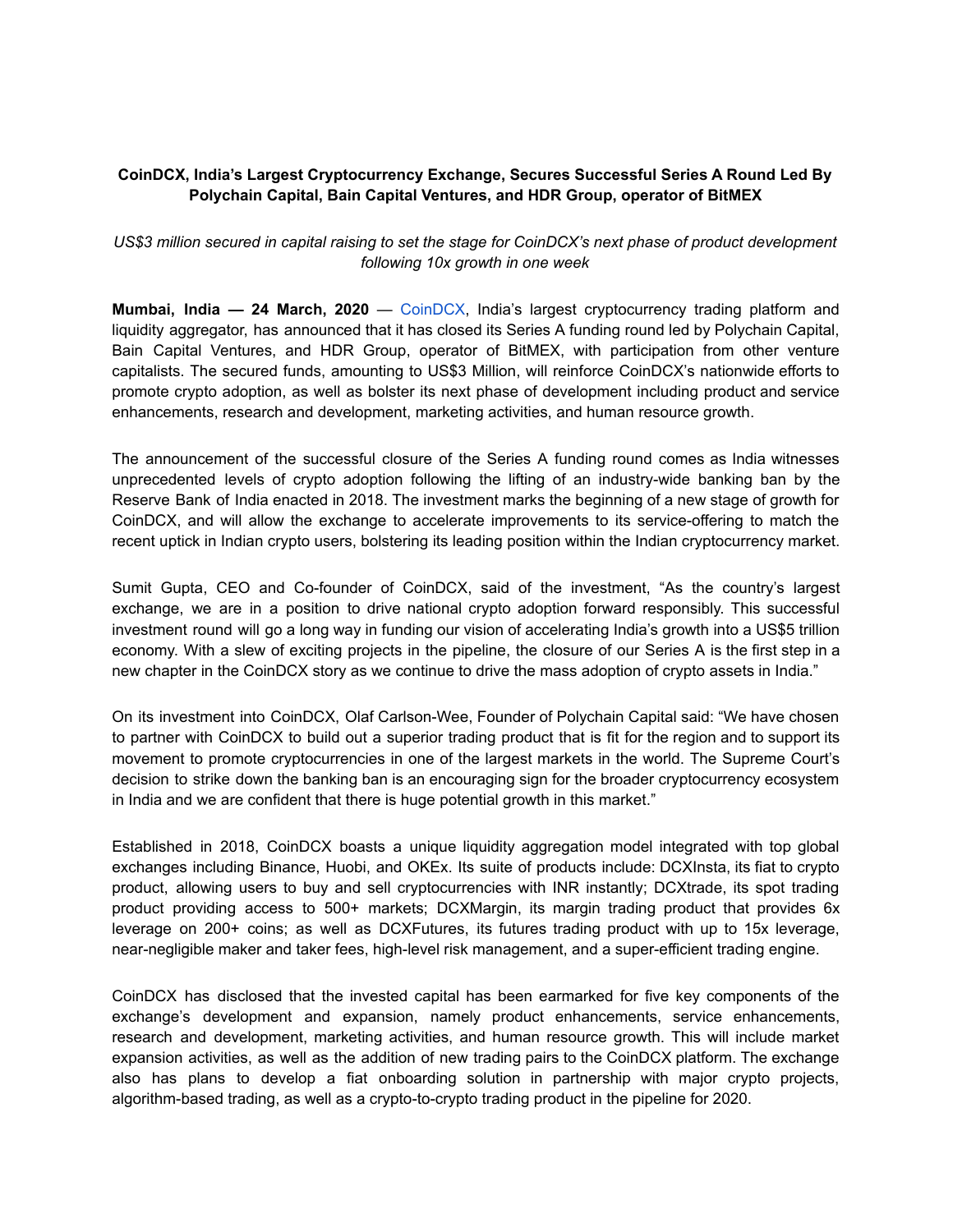Arthur Hayes, Co-founder and CEO of HDR Group, added, "The recent developments in the cryptocurrency regulatory landscape in India are very encouraging and are likely to accelerate adoption and innovation in this sector. We are excited to be investors in CoinDCX and believe that their talented team and technology will allow them to be the dominant cryptocurrency venue in the region."

Other portfolio companies of Polychain Capital and HDR Group include leading names within the blockchain and cryptocurrency sector, such as MakerDAO, DFinity, and Rain, the Middle East's first licensed cryptocurrency exchange. Bain Capital Ventures, meanwhile, boasts more than 940 capital investments in industries spanning the technology, fintech, and e-commerce sectors—including household names such as LinkedIn, Jet.com, DocusSign, and America's leading micro-investment application Acorns.

The news of the successful Series A closure follows the lifting of a Reserve Bank of India (RBI) banking ban on India's crypto industry. Following the Supreme Court decision, CoinDCX became the first cryptocurrency exchange in India to integrate bank account transfers. In its bid to further promote nation-wide adoption of crypto, CoinDCX last week announced the launch of its long-term campaign entitled TryCrypto, pledging a sum of \$1.3 million USD to bring the total number of crypto users in India to 50 million. The campaign aims to rally the whole of India through a series of on-the-ground and online initiatives including DCXLearn, its full-fledged crypto learning program.

> ## #

## *Interviews Available on Request*

## **Additional Investor Quotations:**

Salil Deshpande, General Partner of Uncorrelated Ventures and former Managing Director of Bain Capital Ventures, said: "As global markets seem uncertain, alternative assets—including digital assets—are more attractive than ever to mainstream consumers. In the long-term, we believe that cryptocurrencies and particularly stablecoins, have the potential to bring unprecedented benefits to the economies of developing nations. We chose to support CoinDCX as a result of what we believed was a stunning growth potential for the business and the cryptocurrency sector in India."

> ## #

**About CoinDCX:** CoinDCX is India's largest and safest cryptocurrency exchange and liquidity aggregator, providing access to massive global liquidity from the world's leading crypto-exchanges, including Binance, HitBTC, and Huobi Global. Established in 2018, the exchange is today deemed by many market participants as India's most trustworthy cryptocurrency exchange and top liquidity aggregator in the world.

CoinDCX offers users an integrated suite of products, including DCXtrade, allowing users to trade in more than 500 markets, DCXinsta, providing fiat onboarding from Indian Rupees (INR) to crypto, DCXlend, a